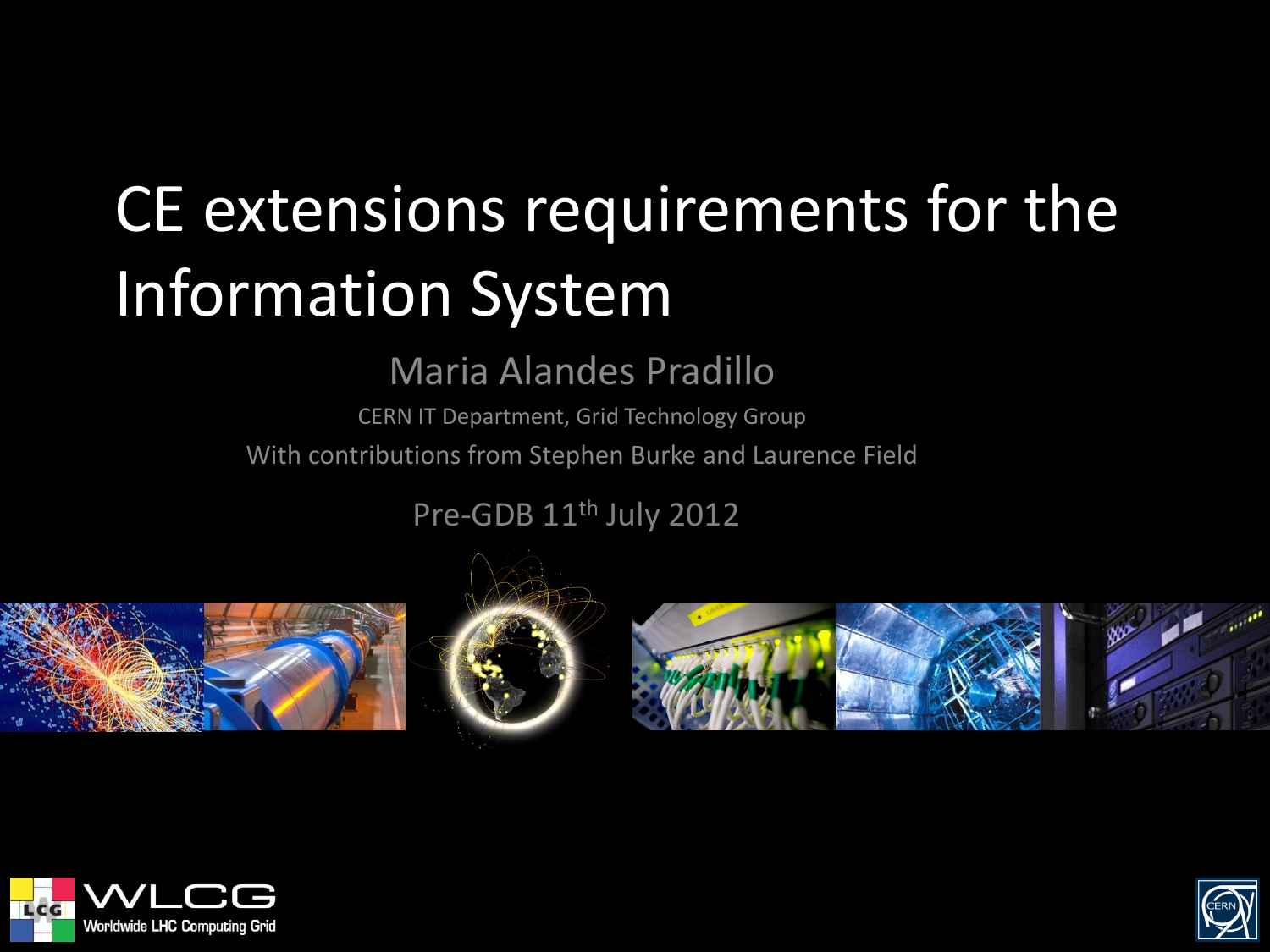# **WM TEG Use Cases**

- Site Support for:
	- whole nodes
	- generic multi-core jobs
	- Both
	- none of these
- Maximum number of cores supported in the site
- Maximum amount of RAM that can be requested for multi-core jobs
- Distinction between I/O-bound and CPU-bound jobs supported in the site

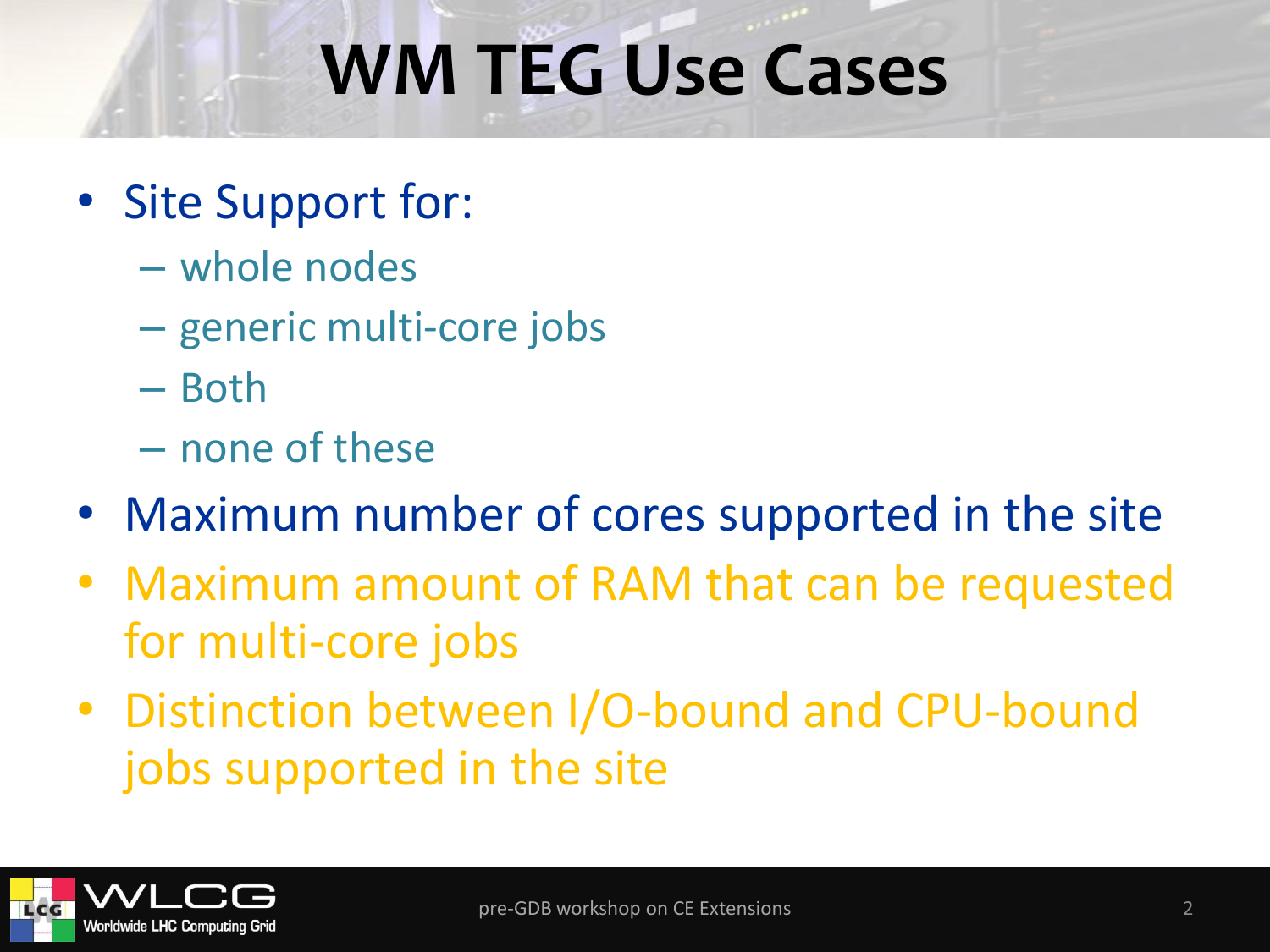#### **Information System Requirements**

- What does it mean *whole nodes*?
	- What do you expect from IS?
		- Publication of a functionality?
		- Publication of a value?
- In general, for all use cases, we would like to understand what you want to see in the IS.

| <b>WM TEG Use Case</b>      | <b>IS Requirement</b> |
|-----------------------------|-----------------------|
| Whole nodes                 |                       |
| Generic multi-core jobs     |                       |
| Max number of cores per job |                       |
| Max RAM for multi-core jobs |                       |

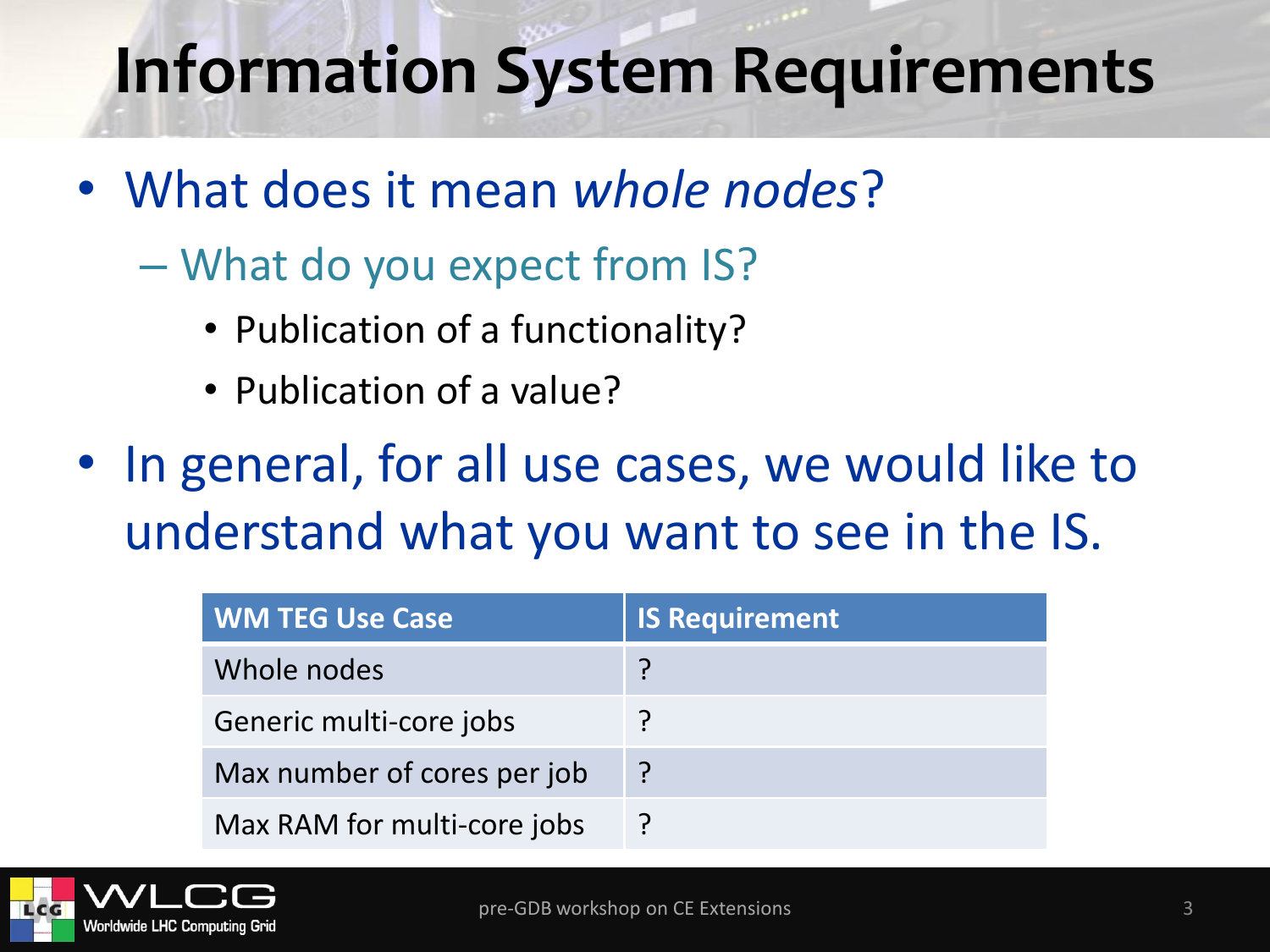## **Glue 1.3 Mechanisms**

- GlueCECapability attribute
- Currently used for glexec and cpu scaling value
- YAIM Example:
	- CE\_CAPABILITY="CPUScalingReferenceSI00=100 Share=dteam:20 Share=atlas:10 glexec wholenode"
- This mechanism is not so good for numbers
	- The string needs to be parsed!
	- See June 2010 presentation on *Job Matching – CPU Power Requirements* https://indico.cern.ch/getFile.py/access?contribId=6&sessionId=0&resId= 1&materialId=slides&confId=72057

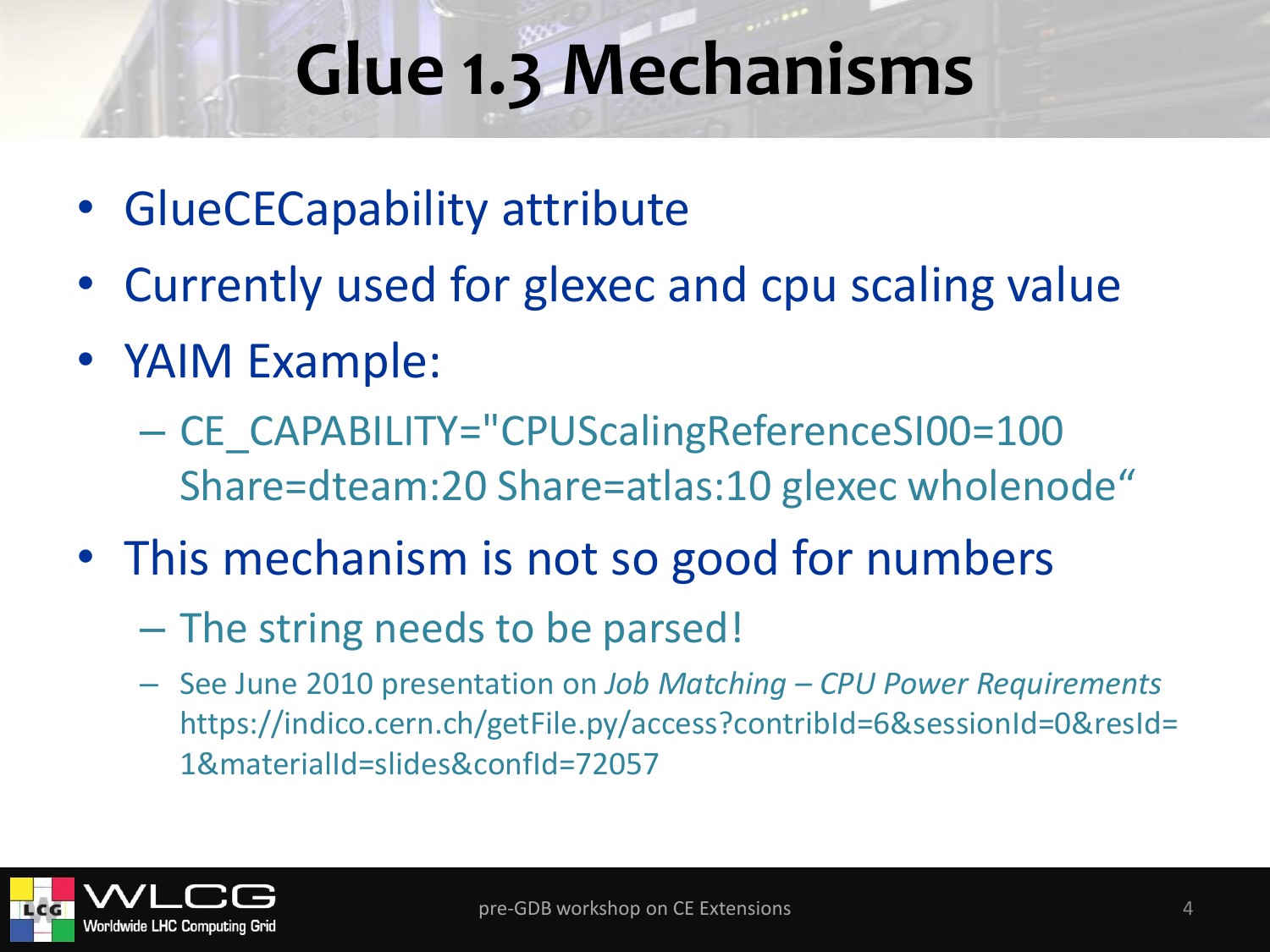### **Glue 2.0 Mechanisms**

- Some extra attributes are added explicitly
	- ComputingShare (if parameters different per VO):
		- MaxMultiSlotWallTime
		- MaxTotalCPUTime
		- MaxSlotsPerJob
	- ComputingManager (if global properties of the batch system):
		- TotalLogicalCPUs
		- TotalSlots
		- LogicalCPUDistribution
	- ExecutionEnvironment (related to the WN hardware):
		- LogicalCPUs
		- CPUMultiplicity

• GLUE2EntityOtherInfo exists for all Glue 2.0 objects

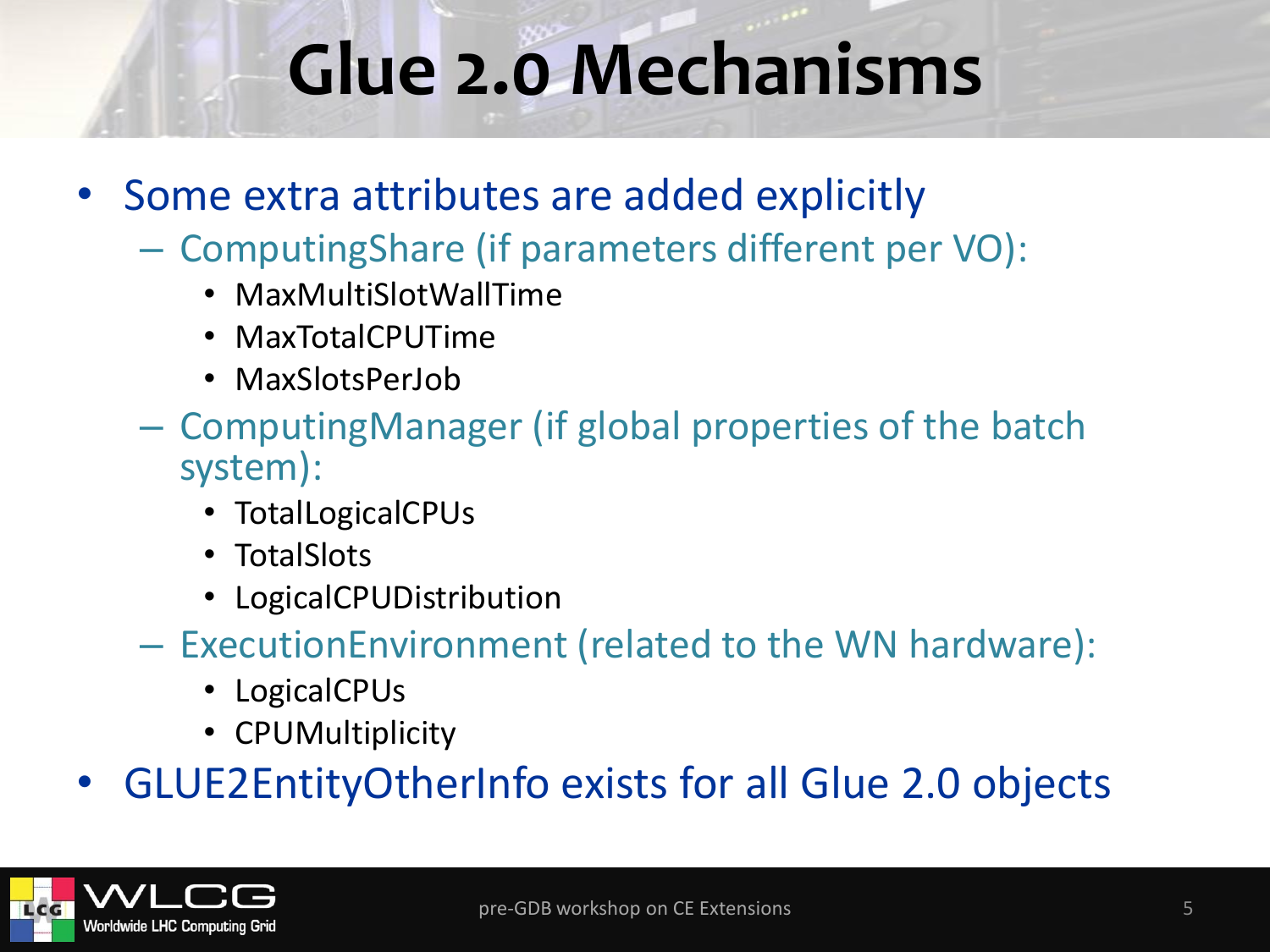#### **Manual or Automatic?**

- Manual definition by sys admins
	- Clear documentation to make sure all attributes mean the same for all sys admins
	- YAIM variables are re-used for both Glue 2.0 and Glue 1.3
- Automatically collected from batch system
	- Could the batch system provide the information?
	- Time to code new scripts, release them and deploy them!
	- Maintenance and support effort